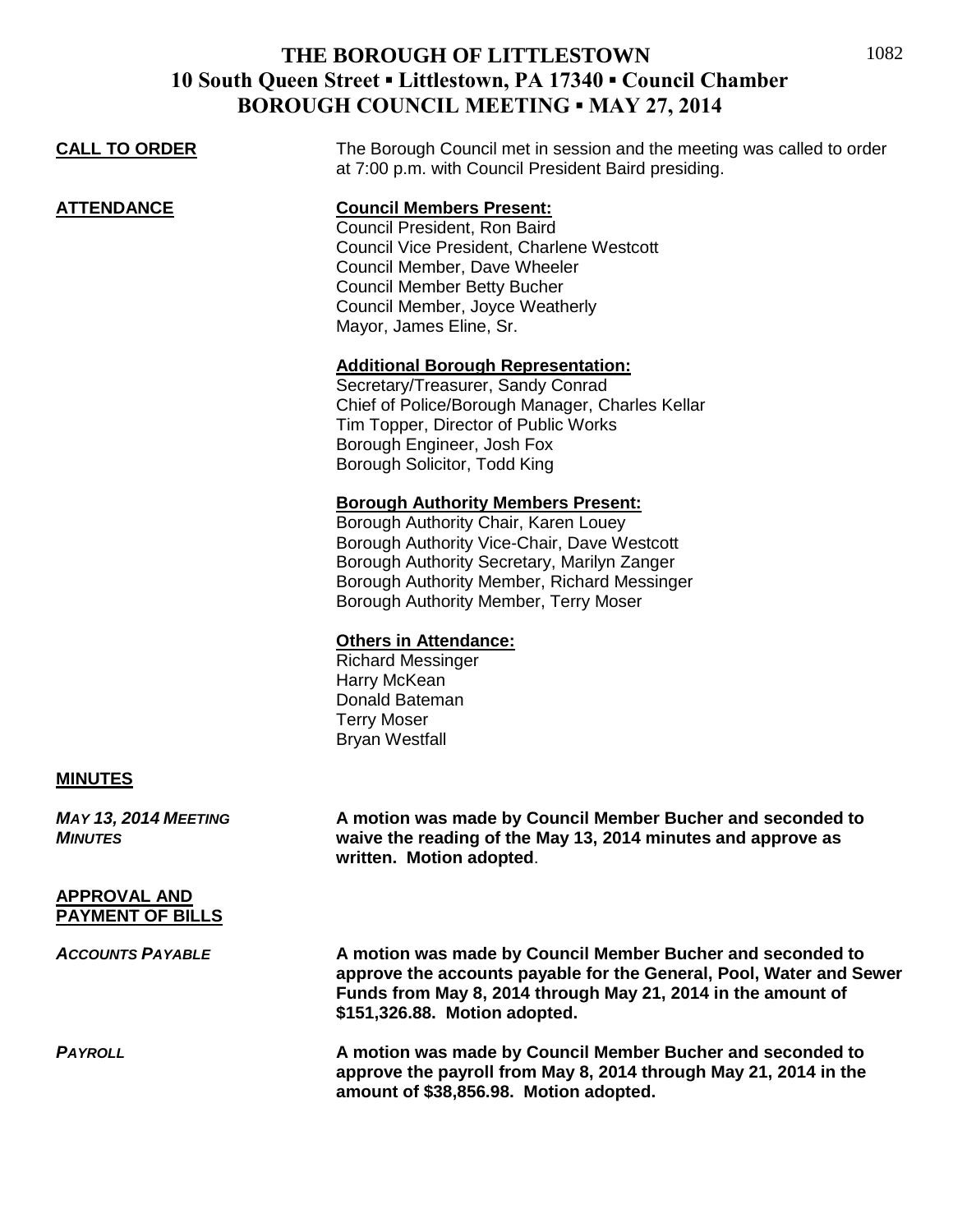## **THE BOROUGH OF LITTLESTOWN 10 South Queen Street ▪ Littlestown, PA 17340 ▪ Council Chamber BOROUGH COUNCIL MEETING ▪ MAY 27, 2014**

| <b>REVENUE &amp; EXPENSE REPORT</b>                                                    | A motion was made by Council Member Bucher and seconded to<br>approve the Revenue and Expenditure Report for the month of April.<br>Motion adopted.                                                                                                                                                                                                                          |
|----------------------------------------------------------------------------------------|------------------------------------------------------------------------------------------------------------------------------------------------------------------------------------------------------------------------------------------------------------------------------------------------------------------------------------------------------------------------------|
| <b>NEW BUSINESS</b>                                                                    |                                                                                                                                                                                                                                                                                                                                                                              |
| <b>RESIGNATION OF JANELLE</b><br><b>KAGARISE &amp; KELLY QUINN</b>                     | A motion was made by Council Member Bucher and seconded<br>to accept the resignation of Janelle Kagarise as the Arts & Craft<br>Instructor and Kelly Quinn as a Counselor from the Summer Rec<br>Program effective immediately. Motion adopted.                                                                                                                              |
| <b>SUMMER REC EMPLOYMENT OF</b><br><b>VERONICA HOWARD &amp; BRADY</b><br><b>TOPPER</b> | A motion was made by Council Member Bucher and seconded to<br>approve the hiring of Veronica Howard as the Arts & Crafts Instructor<br>at \$7.25/hr and Brady Topper as a Counselor at \$7.25/hr for the<br>Summer Rec Program. Motion adopted.                                                                                                                              |
| <b>REQUEST FROM ONE 18MOVEMENT</b><br><b>TO USE CROUSE PARK</b>                        | A motion was made by Council Vice-President Westcott and<br>seconded to approve the request from One 18Movement to use<br>Crouse Park on June 13 <sup>th</sup> from 12:30pm to 3pm and June 14 <sup>th</sup> from<br>10am to 12pm for a puppet show contingent upon a certificate of<br>insurance being received. Motion adopted.                                            |
| <b>REQUEST FROM DONALD LOVELL</b><br><b>REDUCTION IN SEWER BILL</b>                    | A motion was made by Council Member Weatherly and seconded<br>to deny the request from Mr. Donald Lovell regarding a reduction in<br>his sewer bill and to approve waiving of the penalty for such bill.<br>Motion adopted.                                                                                                                                                  |
| <b>NON-AGENDA</b>                                                                      |                                                                                                                                                                                                                                                                                                                                                                              |
| <b>YMCA REQUEST FOR THE USE</b><br>OF PAVILION #2                                      | A motion was made by Council Vice-President Westcott and<br>seconded to approve the request from the Littlestown YMCA to use<br>Pavilion #1 located near the Tennis Courts, for the week of June 9 <sup>th</sup><br>through August 15, 2014 from 9:00am to 3:30pm for the YMCA<br>Summer Camp, contingent upon a certificate of insurance being<br>received. Motion adopted. |
| <b>RECESS</b>                                                                          | Council President Baird recessed the meeting of the Littlestown Borough<br>Council at 7:15pm for the meeting of the Borough Authority.                                                                                                                                                                                                                                       |
| <b>BOROUGH AUTHORITY</b>                                                               | The Borough Authority met in session and the meeting was called to order<br>at 7:15 p.m. with Borough Authority Chair, Louey presiding.                                                                                                                                                                                                                                      |
| <b>PAYMENT NO. 16 - TAH</b>                                                            | A motion was made by Borough Authority Vice-Chair Westcott and<br>seconded to approve the Application of Payment, Payment No. 16 to<br>T-A-H Construction for contract 12-1 in the amount of \$154,165.95.<br>Motion adopted.                                                                                                                                                |
| <b>RECESS</b>                                                                          | Borough Authority Chair Louey recessed the meeting of the Littlestown<br>Borough Authority at 7:17pm for an executive session to discuss potential<br>litigation.                                                                                                                                                                                                            |